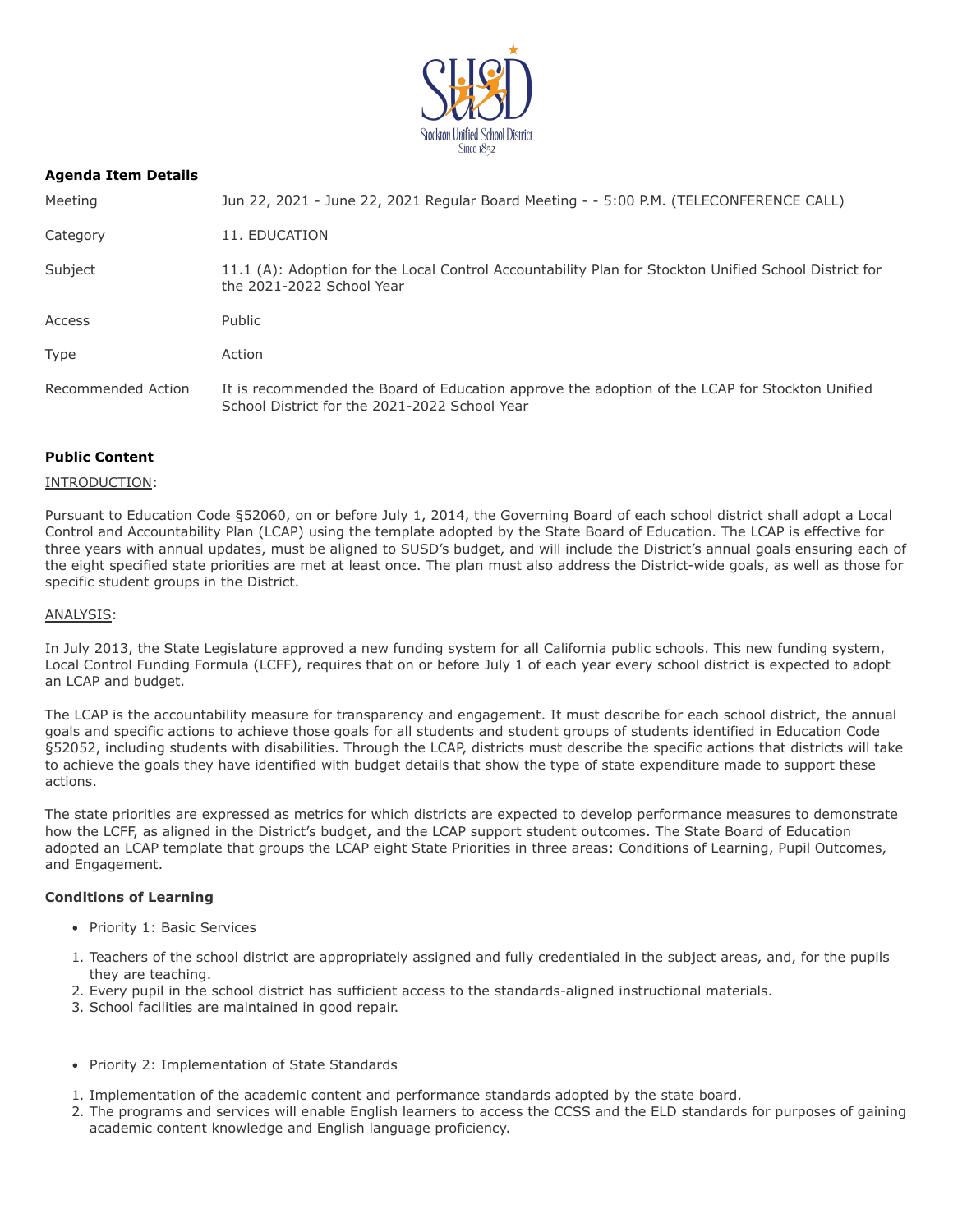- Priority 7: Course Access
- 1. A broad course of study that includes all of the subject areas described in Section 51210 and Section 51220(a) to (i), as applicable
- 2. Programs and services developed and provided to unduplicated pupils
- 3. Programs and services developed and provided to individuals with exceptional needs

# **Pupil Outcomes**

- Priority 4: Pupil Achievement
- 1. Statewide assessments
- 2. The Academic Performance Index
- 3. The percentage of pupils who have successfully completed courses that satisfy the requirements for entrance to the UC or CSU, or career technical education sequences or programs of study that align with state board-approved career technical education standards and frameworks
- 4. The percentage of English learner pupils who make progress toward English proficiency as measured by the CELDT; or any subsequent assessment of English proficiency, as certified by the state board
- 5. The English learner reclassification rate
- 6. The percentage of pupils who have passed an advanced placement examination with a score of 3 or higher
- 7. The percentage of pupils who participate in, and demonstrate college preparedness pursuant to, the Early Assessment Program, or any subsequent assessment of college preparedness
- Priority 8: Other Pupil Outcomes
- 1. Pupil outcomes, if available, in the subject areas described in Section 51210 and subdivisions (a) to (i), inclusive, of Section 51220, as applicable

# **Engagement**

- Priority 3: Parental Involvement
- 1. Efforts the school district makes to seek parent input in making decisions for the school district and each individual school site.
- 2. How the school district will promote parental participation in programs for unduplicated pupils.
- 3. How the school district will promote parental participation in programs for individuals with exceptional needs.
- Priority 5: Pupil Engagement
- 1. School attendance rates
- 2. Chronic absenteeism rates
- 3. Middle school dropout rates
- 4. High school dropout rates
- 5. High school graduation rates
- Priority 6: School Climate
- 1. Pupil suspension rates
- 2. Pupil expulsion rates
- 3. Other local measures, including surveys of pupils, parents, and teachers on the sense of safety and school connectedness

The District has summarized its efforts to meet the eight state priorities within three LCAP Goals:

- Goal 1 Student Achievement (State Priorities 2, 4, 7, and 8)
- Goal 2 Equitable and Healthy Learning Environments (State Priorities 1 and 6)
- Goal 3 Meaningful Partnerships (State Priorities 3 and 5)

### RECOMMENDATION:

The Superintendent and Chief Business Official propose that the Governing Board approve the SUSD 2021-2022 School, 2021- 2022 Local Control Accountability Plan (LCAP) Annual Update as required by the State of California using the State certified template. This approval will coincide with the recommendation to also approve the 2021-2022 Adopted Budget.